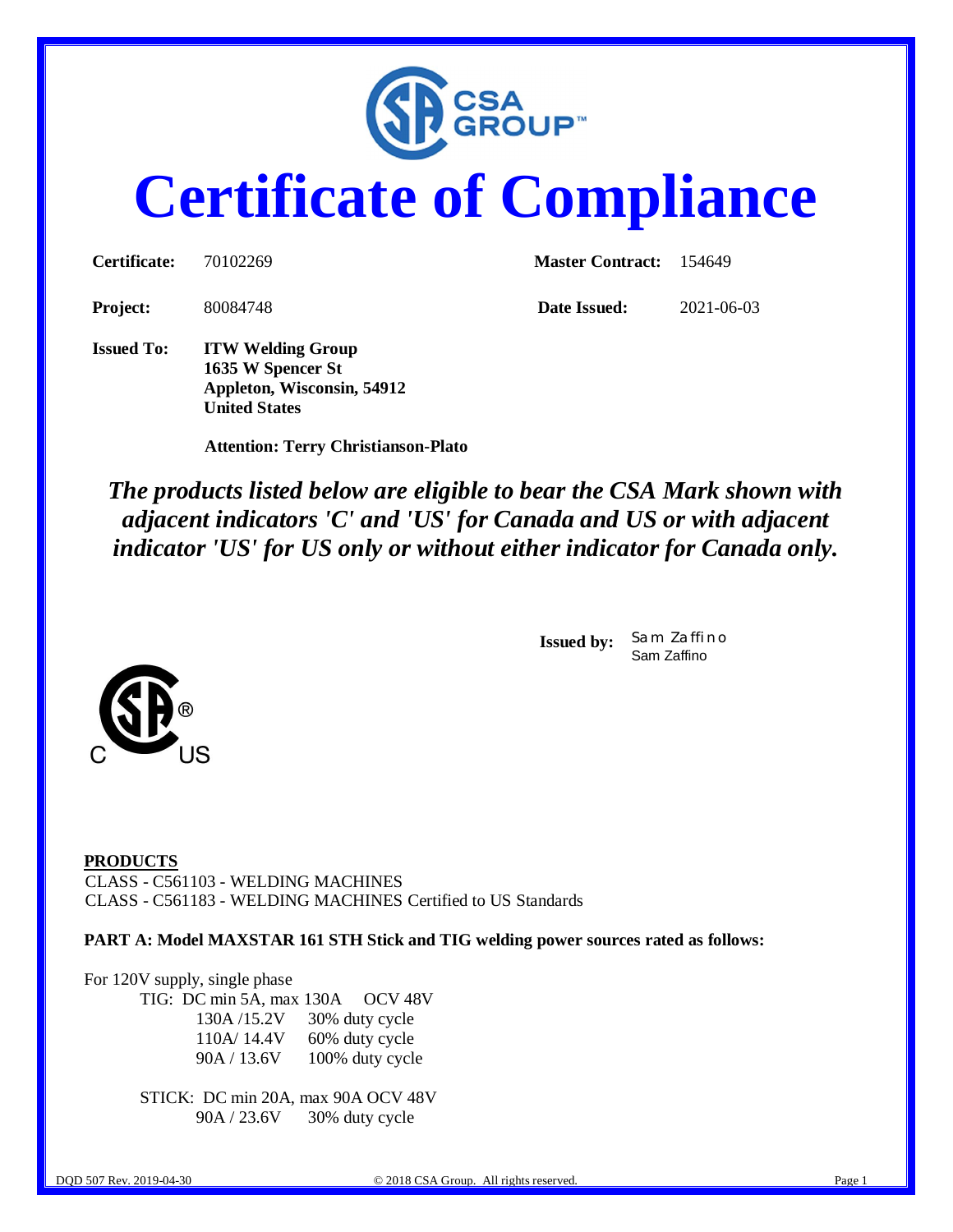

**Certificate:** 70102269 **Project:** 80084748

**Master Contract:** 154649 **Date Issued: 2021-06-03**

|                                     | 75A / 23V                      | 60% duty cycle     |  |  |  |
|-------------------------------------|--------------------------------|--------------------|--|--|--|
|                                     | 60A / 22.4V                    | 100% duty cycle    |  |  |  |
|                                     | For 240V supply, single phase: |                    |  |  |  |
|                                     | TIG: DC min 5A, max 160A       | OCV <sub>48V</sub> |  |  |  |
|                                     | 160A / 16.4V                   | 20% duty cycle     |  |  |  |
|                                     | 130A / 15.4V                   | 60% duty cycle     |  |  |  |
|                                     | 110A / 14.4V                   | 100% duty cycle    |  |  |  |
| STICK: DC min 20A, max 160A OCV 48V |                                |                    |  |  |  |
|                                     | 160A / 26.4V                   | 20% duty cycle     |  |  |  |
|                                     | 130A / 25.2V                   | 60% duty cycle     |  |  |  |
|                                     | 110A / 24.4V                   | 100% duty cycle    |  |  |  |
| Single phase input current at:      |                                |                    |  |  |  |
|                                     | $120V: 23.2$ Amax              | 14.7 Aeff          |  |  |  |
|                                     | 240V: 22.6 Amax                | 14.3 Aeff          |  |  |  |

 **PART B: Model: Maxstar 161 STL Stick and TIG welding power sources rated as follows:**

For 120V supply, single phase TIG: DC min 5A, max 130A OCV 48V 130A /15.2V 30% duty cycle 110A/ 14.4V 60% duty cycle 90A / 13.6V 100% duty cycle STICK: DC min 20A, max 90A OCV 48V 90A / 23.6V 30% duty cycle 75A / 23V 60% duty cycle 60A / 22.4V 100% duty cycle For 240V supply, single phase: TIG: DC min 5A, max 160A OCV 48V 160A / 16.4V 20% duty cycle 130A / 15.4V 60% duty cycle 110A / 14.4V 100% duty cycle STICK: DC min 20A, max 160A OCV 48V 160A / 26.4V 20% duty cycle 130A / 25.2V 60% duty cycle 110A / 24.4V 100% duty cycle Single phase input current at: 120V: 23.2 Amax 14.7 Aeff 240V: 22.6 Amax 14.3 Aeff

#### **PART C: Model: Maxstar 161 S Stick welding power sources rated as follows:**

For 120V supply, single phase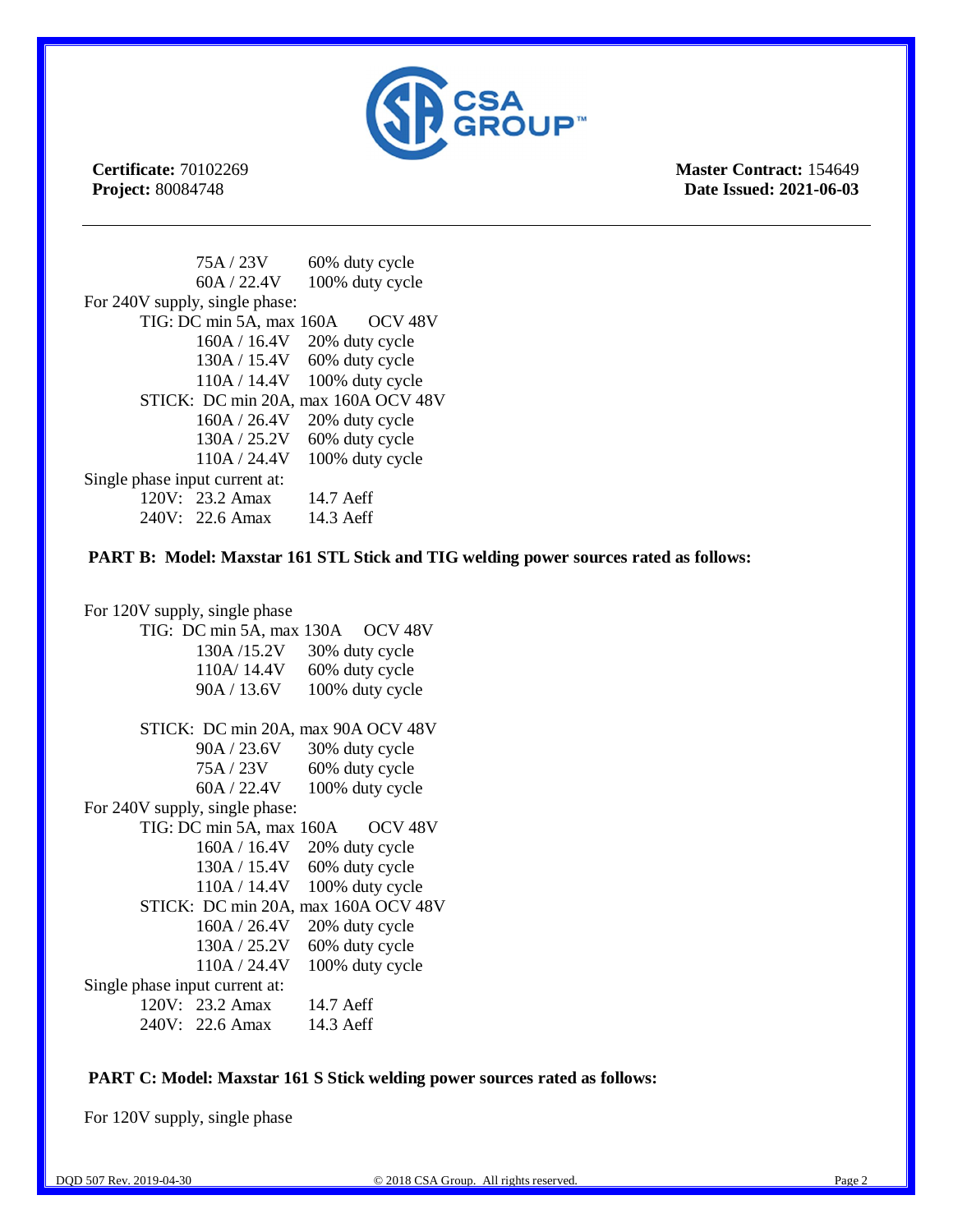

**Certificate:** 70102269 **Project:** 80084748

**Master Contract:** 154649 **Date Issued: 2021-06-03**

STICK: DC min 20A, max 90A OCV 48V 90A / 23.6V 30% duty cycle 75A / 23V 60% duty cycle 60A / 22.4V 100% duty cycle For 240V supply, single phase: STICK: DC min 20A, max 160A OCV 48V 160A / 26.4V 20% duty cycle 130A / 25.2V 60% duty cycle 110A / 24.4V 100% duty cycle Single phase input current at: 120V: 23.2 Amax 14.7 Aeff 240V: 22.6 Amax 14.3 Aeff

### **APPLICABLE REQUIREMENTS**

CSA C22.2 No. 60974-1 - Arc Welding Equipment; Part 1: Welding Power Source. ANSI/IEC 60974-1 - Arc Welding Equipment; Part 1: Welding Power Source